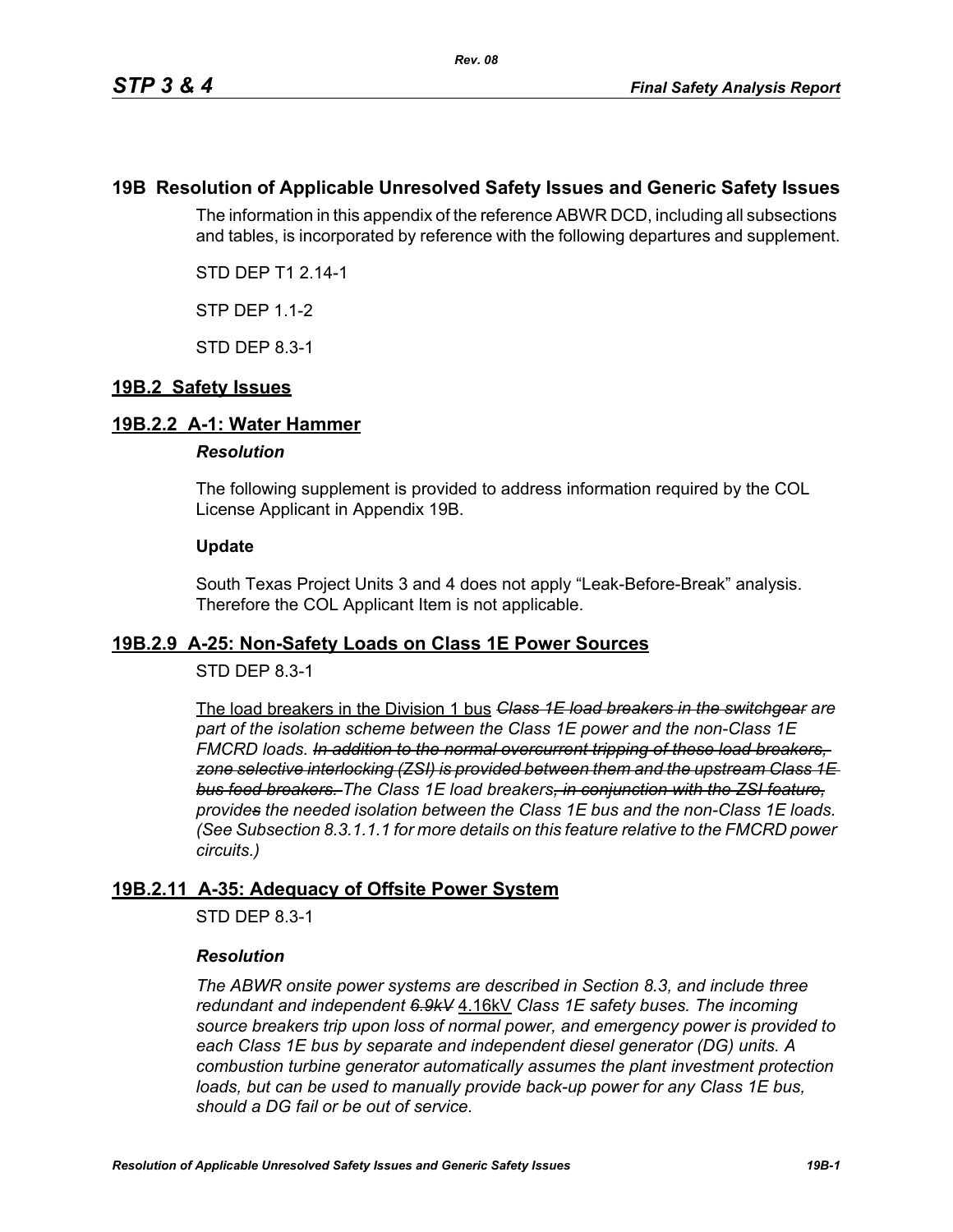# **19B.2.12 A-36: Control of Heavy Loads Near Spent Fuel**

STP DEP 1.1-2

## *Resolution*

*(6) The heavy load handling system is designed in accordance with relevant requirements of GDC 2, 4, and 61 and the guidance of References 19B.2.12-2 , and 19B.2.12-5 through 19B.2.12-7. The ABWR design is for a single unit* STP 3 & 4 is a dual-unit station. The Units do not share heavy load handling systems*; therefore GDC 5 is* satisfied *not applicable (Subsections 9.1.5.1 and Section 3.1).*

The following supplement is provided to address information required by the COL License Applicant in Appendix 19B.

## **Update**

STP DEP 1.1-2

The COL Applicant Items identified in Items (1) and (3) above are discussed in COLA Section 9.1.6.6. STP 3 & 4 is a dual-unit station. The Units do not share heavy load handling systems therefore GDC 5, Sharing of Structures, Systems, and Components, is satisfied.

# **19B.2.17 A-47; Safety Implications of Control Systems**

### *Resolution*

The following supplement is provided to address information required by the COL License Applicant in Appendix 19B.

## **Update**

The required testing, inspection and replacement guidance will be developed consistent with the plant operating procedure development plan described in Section 13.5. (COM 19B-2)

## **19B.2.18 A-48: Hydrogen Control Measures and Effects of Hydrogen Burns on Safety Equipment**

STD DFP T1 2 14-1

## *Acceptance Criteria*

*An inerted containment and the provision for permanently installed hydrogen recombiners are* is *acceptable as* a *hydrogen control measures.*

### *Resolution*

*The issue of a large amount of hydrogen being generated and burned within containment was resolved as stated in the NRC document SECY 89-122 dated April*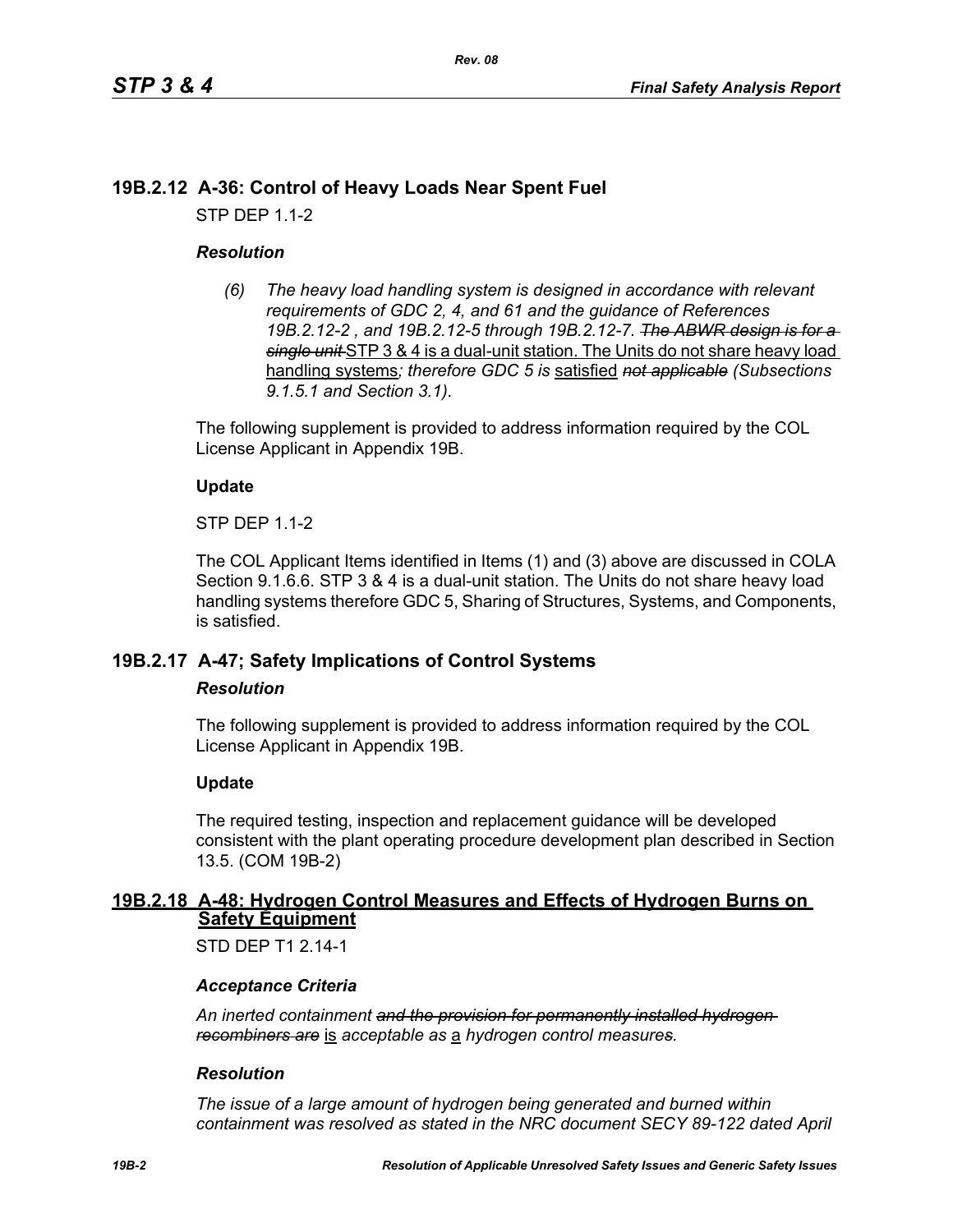*19, 1989 (Reference 19B.2.18-3). This issue covers hydrogen control measures for recoverable degraded core accidents for all BWRs. Extensive research in this area has led to significant revision of the Commission's hydrogen control regulations, given in 10 CFR 50.44, published December 2, 1981* September 16, 2003*.*

# **19B.2.27 C-1: Assurance of Continuous Long-Term Capability of Hermetic Seals on Instrumentation and Electrical Equipment**

### *Resolution*

The following supplement is provided to address information required by the COL License Applicant in Appendix 19B.

#### **Update**

NUREG-0588 was considered in the design of the ABWR (Table 1.8-22). FSAR Section 3.11.6 discusses the Environmental Qualification program for STP Units 3 and 4.

The STP 3&4 Environmental Qualification (EQ) Program, as described in document U7-PROJ-K-PRD-0025 was developed to meet the requirements of Regulatory Guide 1.89, Rev 1, which includes compliance with NUREG-0588.

Some of the specific provisions of the EQ Program document relating to qualification of seals are provided below.

In section 6.2.4, Performance Specifications, the following is stated:

*Equipment specifications shall include the following characteristics, as applicable:*

 The goal for design and qualified life of the equipment is sixty years. The equipment and qualification specifications shall include the requirement to address equipment which may have a design or qualified life shorter than sixty years and address any maintenance requirements to maintain the design or qualified life in the equipment instruction manual and the qualification documentation as applicable.

This section identifies requirements to address items that have a design life of less than 60 years and identify maintenance requirements to maintain the design or qualified life.

In section 6.3.2, Qualified and Design Life Goals, the following is provided:

*Qualified life shall be established for safety-related equipment installed in a harsh environment. Equipment exposed to a harsh environment has a qualified life goal of 60 years plus DBA/post-DBA duration. The demonstration of qualified life is performed by testing and/or analysis and includes the applicable effects of aging. For components susceptible to aging, a qualified life is established that includes the effects of the radiation and temperature experienced at their respective locations within the plant coupled with wear, as applicable. When a 60 year qualified life is*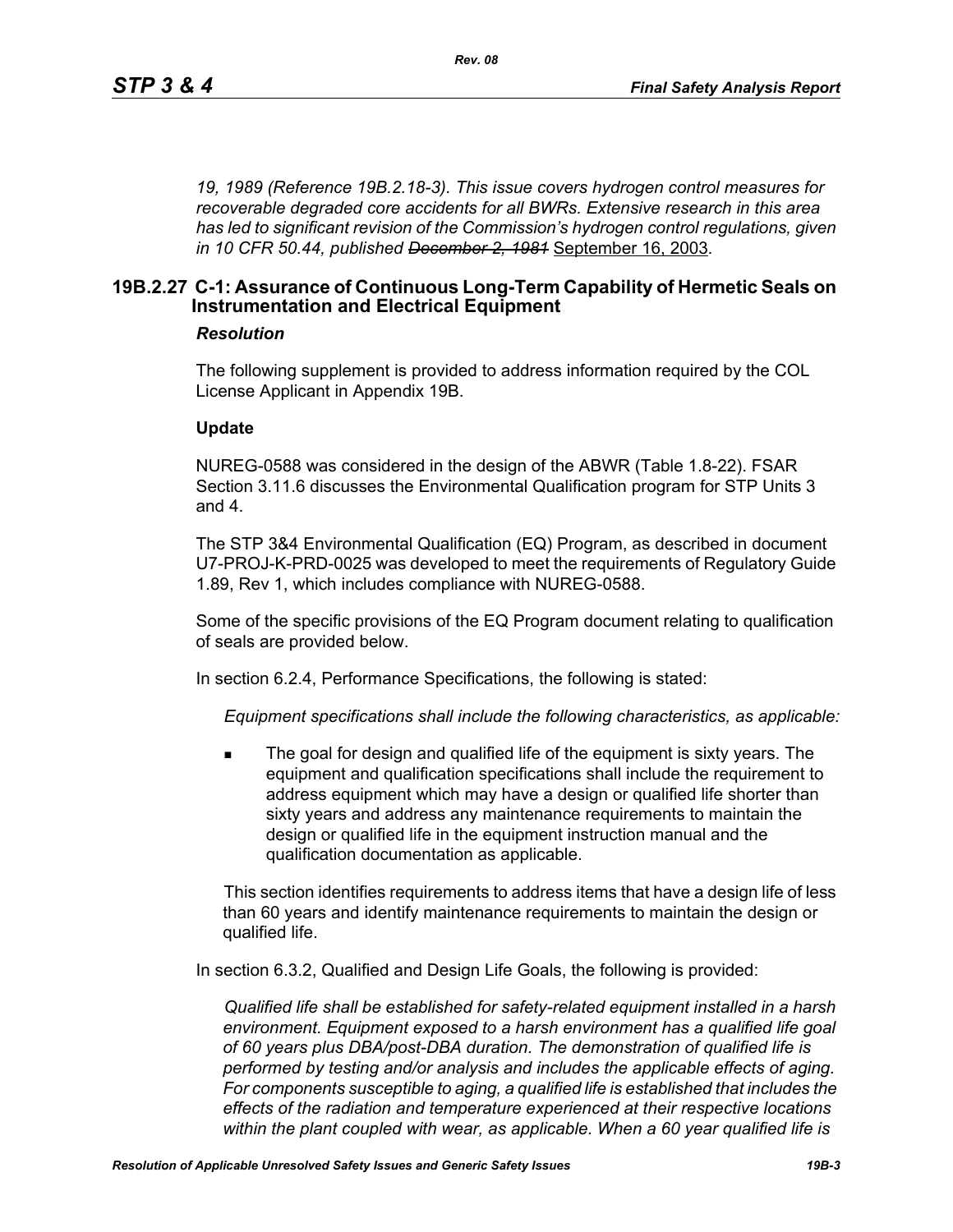*not achievable, a shorter qualified life is established and a replacement program is implemented. Shelf life shall be considered in the equipment qualification program for safety-related equipment. The environmental conditions for equipment storage (temperature, relative humidity, radiation, dust, etc.) under which shelf life was established shall be specified. This information shall be documented along with the qualified life determination and included in the equipment qualification data package for use in the STP 3&4 EQ maintenance program for verification of qualified life adequacy....*

*...The report shall include a list of components that are susceptible to degradation due to effects of the said parameters. The report shall identify nonmetallic materials in the component (e.g. o-rings, hermetic seals, etc.) that are subject to degradation due to environmental conditions and their basis to perform the required functions successfully during their target life. Maintenance & Surveillance (M&S) requirements and replacement frequencies of parts that are subject to environmental degradation shall be also provided.*

This section identifies several aspects of qualification that relate to seals, including effects of radiation, temperature and wear. It addresses concerns associated with equipment storage conditions and shelf life and that all these aspects need to be documented in the EQ qualification package. It also specifically calls out that nonmetallic material such as found in o-rings and seals shall be identified in the documentation and addressed in the maintenance and surveillance requirements, including replacement frequencies for these items, as appropriate.

Section 7.1.1.1, Submergence, states the following:

*Electric equipment located in an area where rapid pressure changes are postulated simultaneously with the most adverse relative humidity should be qualified to demonstrate that the equipment seals and vapor barriers will prevent moisture from penetrating into the equipment to the degree necessary to maintain equipment functionality.*

This addresses concerns with respect to seals performing their function to prevent moisture intrusion in a manner that maintains equipment functionality.

In section 9.1.3, Maintenance & Surveillance Requirements to Maintain Qualification, it states:

*...The equipment qualification documentation shall identify any special requirements to maintain the qualification status following maintenance, testing or calibration activities.*

This provides direction that information relating to actions required to maintain qualification following maintenance, testing or calibration activities, which is often the case with seals or o-rings, is to be described in the equipment qualification documentation.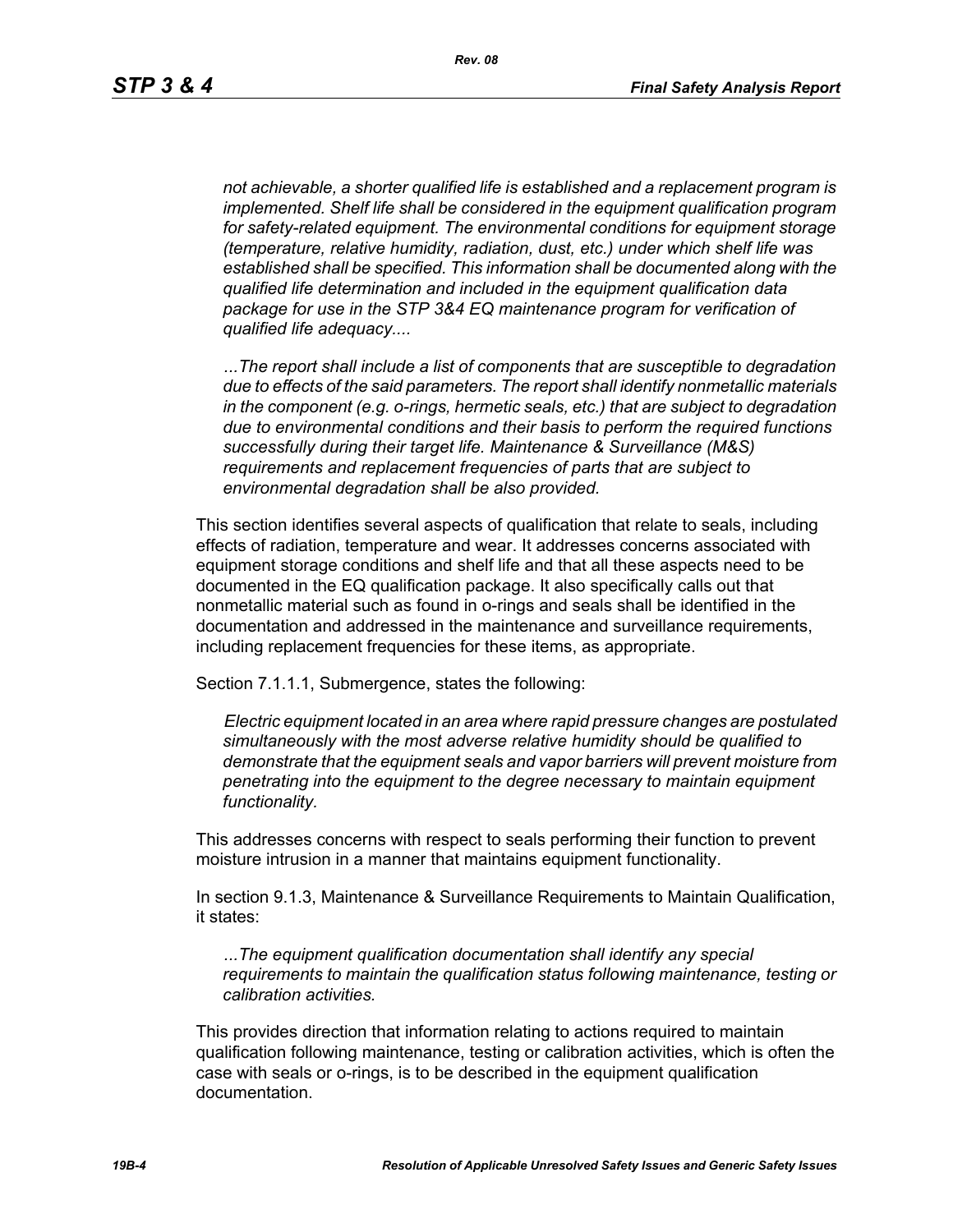Lastly, section 10.1.9, Environmental Qualification Document (the STP maintained EQ documentation), states:

*Rev. 08*

*Environmental Qualification Document (EQD) will be prepared summarizing the environmental qualification reports for all safety-related electrical and mechanical equipment located in harsh environments. The EQD as a minimum includes the following:*

*c) Identification of maintenance that potentially could invalidate the environmental qualification of the equipment. The equipment qualification documentation shall identify any special requirements to maintain the qualification status following maintenance, testing, or calibration activities.*

This provides assurance that required environmental qualification information will be maintained in the STP 3&4 EQ program documents. The EQ program also states that this information will be maintained in an EQ database, which will allow monitoring and tracking of items related to seals and o-rings and in the EQ maintenance program.

## **19B.2.29 C-17: Interim Acceptance Criteria for Solidification Agents for Radioactive Solid Wastes Issue**

### *Resolution*

The following supplement is provided to address information required by the COL License Applicant in Appendix 19B.

## **Update**

COLA Section 11.4.3 discusses compliance to 10CFR 61.56 and the Process Control Program for the solidification process.

## **19B.2.35 51: Proposed Requirements for Improving the Reliability of Open Cycle Service Water Systems**

### *Resolution*

The following supplement is provided to address information required by the COL License Applicant in Appendix 19B.

### **Update**

The information required from the COL Applicant is provided in Section 9.2.5 (Ultimate Heat Sink (UHS)), and Section 9.2.15 (Reactor Service Water (RSW)).

Specifically:

 $\blacksquare$  Ice as a flow blockage mechanism is discussed in Section 9.2.5.7.3.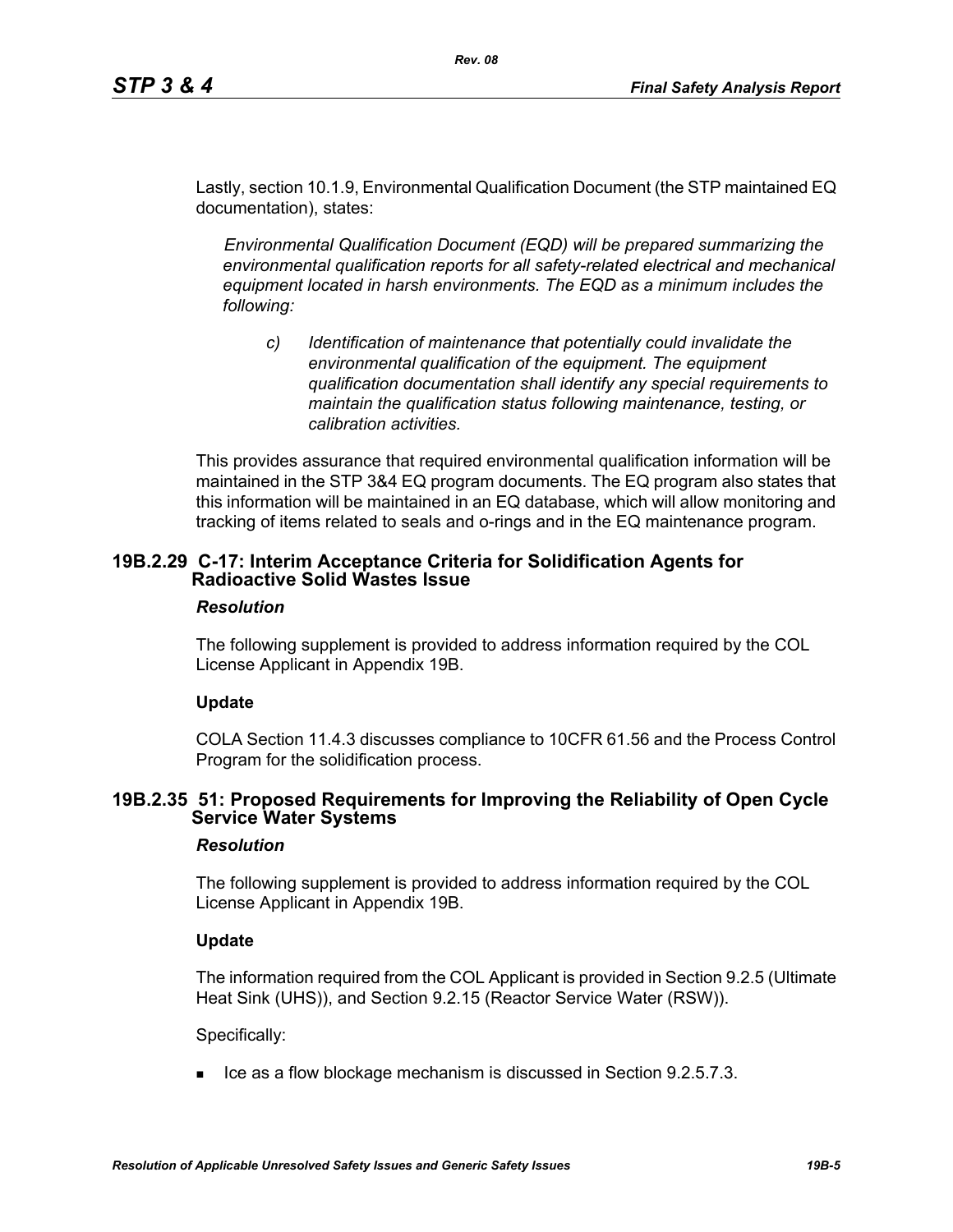*Rev. 08*

- Direct service water is not used for component cooling. Transfer of heat from the component heat loads via a heat exchanger to the service water system and ultimate heat sink is discussed in section 9.2.5.3.1
- Reactor service water is treated as needed to reduce the effect of mud, silt, or organisms, as described in Section 9.2.5.4.1
- Materials for piping, pumps, and heat exchangers that offer greater resistance to the range of probable water chemistry conditions are described in Section 9.2.5.8.
- **Provisions to facilitate the inspection of service water piping are described in** Section 9.2.5.3.1. Replacement of Reactor Service Water piping sections during plant life will be in accordance with the ASME Section XI program as described in Section 6.6.
- The STP well water system provides the non-safety related makeup capability for the ultimate heat sink as described in Section 9.2.5.3.4.
- The Ultimate Heat Sink and the Reactor Service Water system meet the design bases during a loss of offsite power. These systems are designed to perform their cooling function assuming a single active failure in any mechanical or electrical system as described in Section 9.2.5.8 and Section 9.2.15.2.1.

# **19B.2.38 75: Generic Implications of ATWS Events at Salem Nuclear Plant Issue** *Resolution*

The following supplement is provided to address information required by the COL License Applicant in Appendix 19B.

## **Update**

The program for post-trip review of unscheduled reactor shutdowns, the program for post-maintenance operability testing, and the program for control of vendor related modifications, preventative maintenance and surveillance for reactor trip breakers are included in the programs discussed in Section 13.5.3.3.2.

# **19B.2.45 105: Interfacing Systems LOCA at BWRs**

### *Resolution*

The following supplement is provided to address information required by the COL License Applicant in Appendix 19B.

### **Update**

No longer listed in NUREG-0933. Therefore, not applicable to future reactor plants.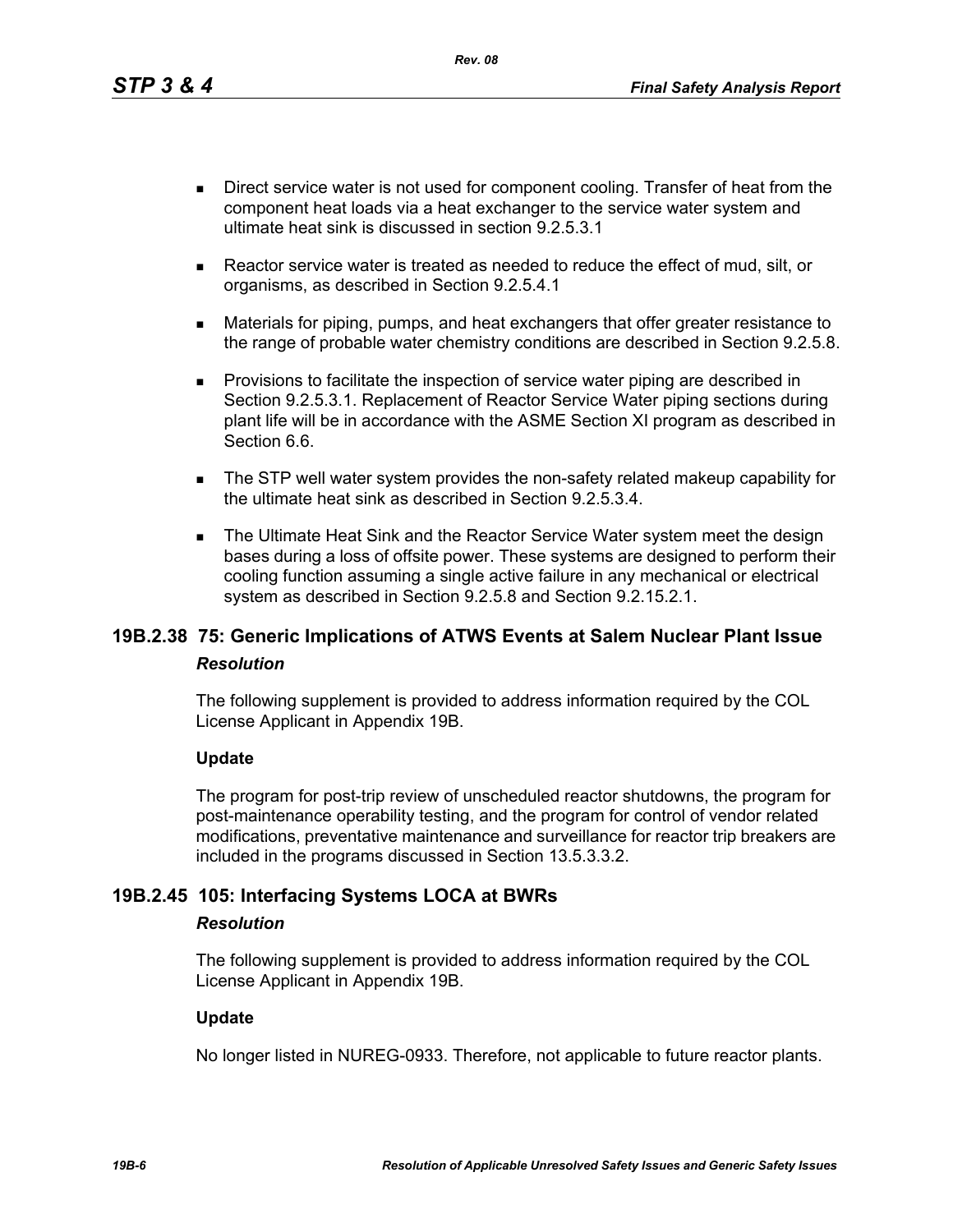# **19B.2.49 120: On-Line Testability of Protection Systems Issue** *Resolution*

The following supplement is provided to address information required by the COL License Applicant in Appendix 19B.

## **Update**

The Maintenance Rule Program for STP Units 3&4 is described in COLA Section 17.06S.

# **19B.2.55 145: ACTIONS TO REDUCE COMMON CAUSE FAILURES**

## *Resolution*

The following supplement is provided to address information required by the COL License Applicant in Appendix 19B.

## **Update**

The Maintenance Rule Program for STP Units 3&4 is described in COLA Section 17.06S.

# **19B.2.56 151: Reliability of Anticipated Transient Without Scram Recirculation Pump Trip (ATWSRPT) in BWRs Issue**

## *Resolution*

The following supplement is provided to address information required by the COL License Applicant in Appendix 19B.

## **Update**

The Maintenance Rule Program for STP Units 3&4 is described in COLA Section 17.06S.

# **19B.2.57 153: Loss of Essential Service Water in Light-Water Reactors Issue** *Resolution*

The following supplement is provided to address information required by the COL License Applicant in Appendix 19B.

## **Update**

The design of the RSW system is presented in STP 3&4 COLA, Section 9.2.15. The design of the Ultimate Heat Sink is presented in COLA Section 9.25, which includes measures to prevent flow blockage from ice formation. The RSW system and UHS system has been included in the site-specific PRA described in COLA Section 19. The Maintenance Rule Program for STP Units 3&4 is described in COLA Section 17.06S.